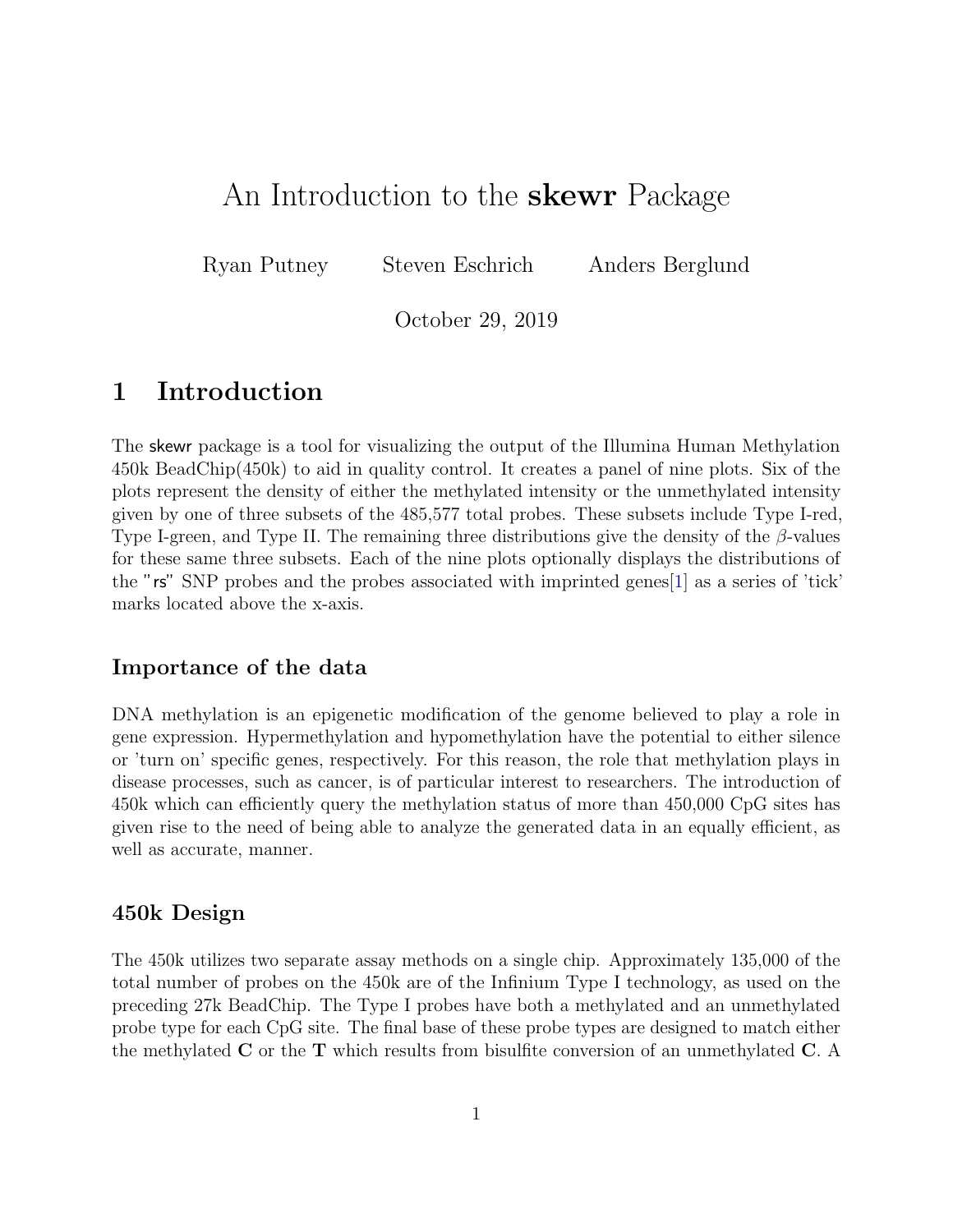single base extension results in the addition of a colored dye. The color of the fluorescent dye used to measure the intensities of these probes is the same for both the methylated and unmethylated types. The Type II probes utilize one probe for both the methylated and unmethylated CpG locus. The single base extension step itself determines the methylation status of the locus. If the interrogated locus has a methylated C, then a green-labeled **G** is added, while a red-labeled **A** is added if the locus has the converted **T** denoting an unmethylated locus. For this reason, the level of methylation for the type II probes is always measured in the green channel, while level of unmethylation in the red. These factors mean that there are potentially six subsets of the total signal intensity: Type I-red methylated, Type I-red unmethylated, Type I-green methylated, Type I-green unmethylated, Type II methylated, and Type II unmethylated.

The preferred metric for evaluating the level of methylation for a given probe is usually the  $\beta$ -value, which is calculated as a ratio of the methylated signal intensity over the sum of the methylated and unmethylated signal intensities and a small offset value  $\alpha$ , which is usually 100:

$$
\beta = \frac{M}{M+U+\alpha}
$$

The  $\beta$ -value has the advantages of being the Illumina recommended metric and of being natural and straightforward[\[2\]](#page-11-1).

Differences in the performance of the Type I and Type II probes [\[3,](#page-11-2) [4\]](#page-11-3) and the existence of dye bias introduced by the two-color design[\[5\]](#page-11-4), however, have been observed. Much work has been done to correct these confounding factors, but their efficacy is usually judged in  $\beta$  space.

### Proposed Use of skewr

skewr is designed to visualize the array data in  $log_2$  intensity space. By analyzing the data in this way, we believe that a more accurate understanding of the biological variation may be attained.

As a step in that direction, we found that the  $log<sub>2</sub>$  distributions of the intensities may be modeled as a mixture of skew-normal distributions. A three-component model fits the Type I intensity distributions well, while two components generally fit the Type II distributions the best. We have observed a difficulty in fitting a Skew-normal mixture model to the Type II intensity distributions, especially the unmethylated probes. We have verified, however, that the two-component model works very well for samples that carry a reasonable assumption of purity.

The location of the individual components themselves may give insight into the true signal-tonoise ratio, as well as possible mechanisms of non-specific binding. The posterior probabilities for the intensities of individual probes may prove useful in distinguishing the true biological variability in the methylation levels.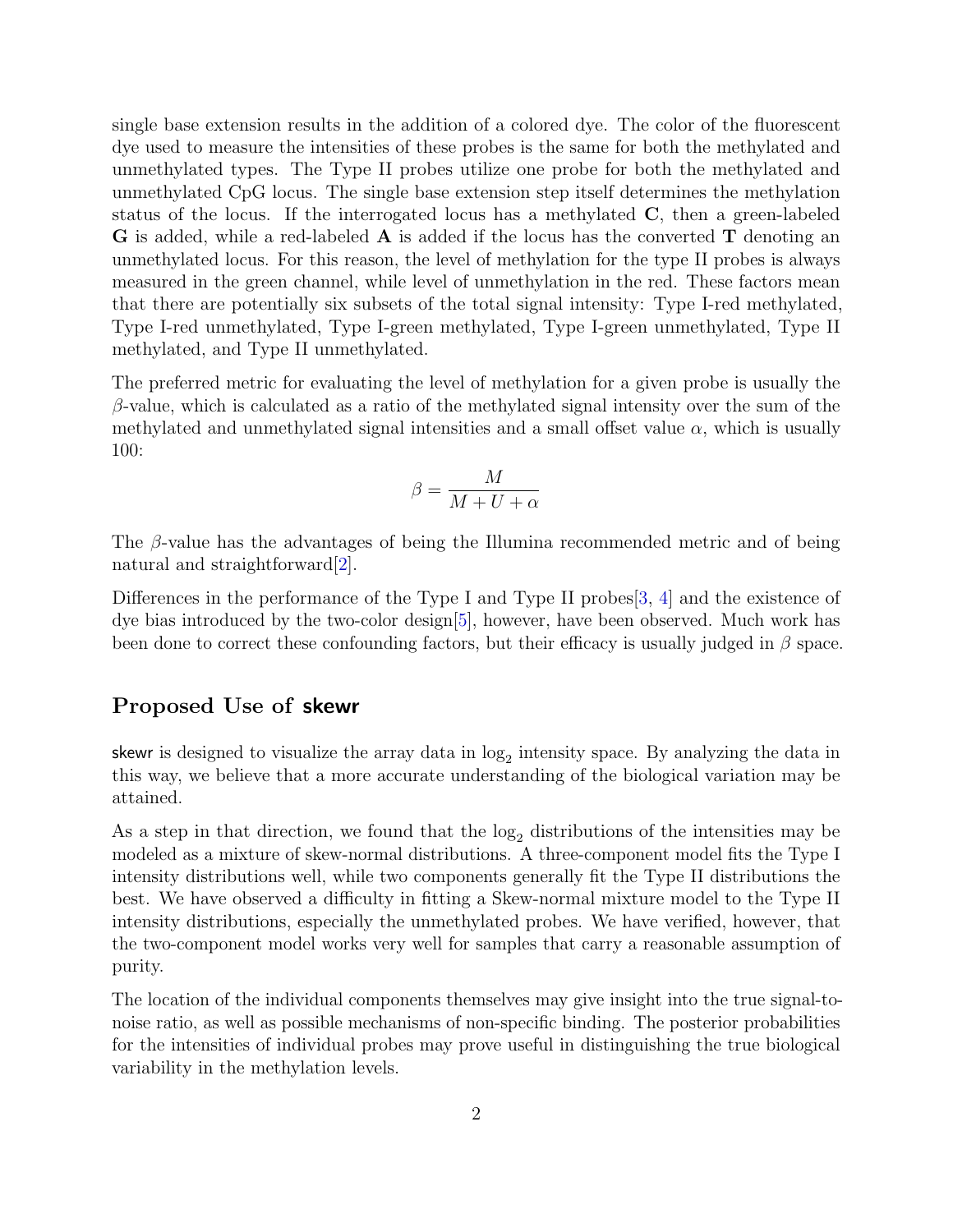### Finite Mixture of Skew-normal Distributions

skewr utilizes the mixsmsn package to estimate the parameters for the Skew-normal components that make up the finite mixture model for the intensity distributions  $[6]$ . mixsms deals with the family of distributions known as the scale mixtures of the skew-normal distributions(SMSN)[\[7\]](#page-11-6).

If a random variable Z has a skew-normal distribution with location parameter  $\mu$ , scale parameter  $\sigma^2$ , and skewness, or shape, parameter  $\lambda$ , its density is given by:

$$
\psi(z) = 2\phi(z;\mu,\sigma^2)\Phi\left(\frac{\lambda(z-\mu)}{\sigma}\right),\tag{1}
$$

where  $\phi(\cdot;\mu,\sigma^2)$  is the probability density function and  $\Phi(\cdot)$  is the cumulative distribution function, both of the univariate normal distribution. Random variable  $Z$  is then denoted as  $Z \sim SN(\mu, \sigma^2, \lambda).$ 

Y is a random variable with an SMSN distribution if:

$$
Y = \mu + U^{-1/2}Z,\t\t(2)
$$

where  $\mu$  is the location parameter,  $Z \sim SN(0, \sigma^2, \lambda)$ , and U is a positive random variable given by the distribution function  $H(\cdot, \nu)$ . Then U becomes the scale factor, and its distribution  $H(\cdot, \nu)$  is the mixing distribution indexed by the parameter  $\nu$  which may be univariate or multivariate. Since skewr is only dealing with the skew-normal distribution of the SMSN family U always has the value 1, and the parameter  $\nu$  has no significance. Therefore,

$$
Y = \mu + Z, \quad Z \sim SN(0, \sigma^2, \lambda)
$$
\n(3)

A finite mixture of skew-normal distributions for a random sample  $\mathbf{y} = (y_1, y_2, \dots, Y_n)$  with g number of components is given by:

$$
f(y_i, \Theta) = \sum_{j=1}^{g} p_j \psi(y_i; \theta_j), \quad p_j \ge 0, \quad \sum_{j=1}^{g} p_j = 1, \quad i = 1, \dots, n, \quad j = 1, \dots, g,
$$
 (4)

where  $\theta_j = (\mu_j, \sigma_j^2, \lambda_j)$  are the parameters for the j<sup>th</sup> skew-normal component,  $p_1, \ldots, p_g$ are the mixing probabilities, or weights, for the components, and Θ is a vector of all the parameters:  $\Theta = ((p_1, \ldots, p_g), \theta_1, \ldots, \theta_q).$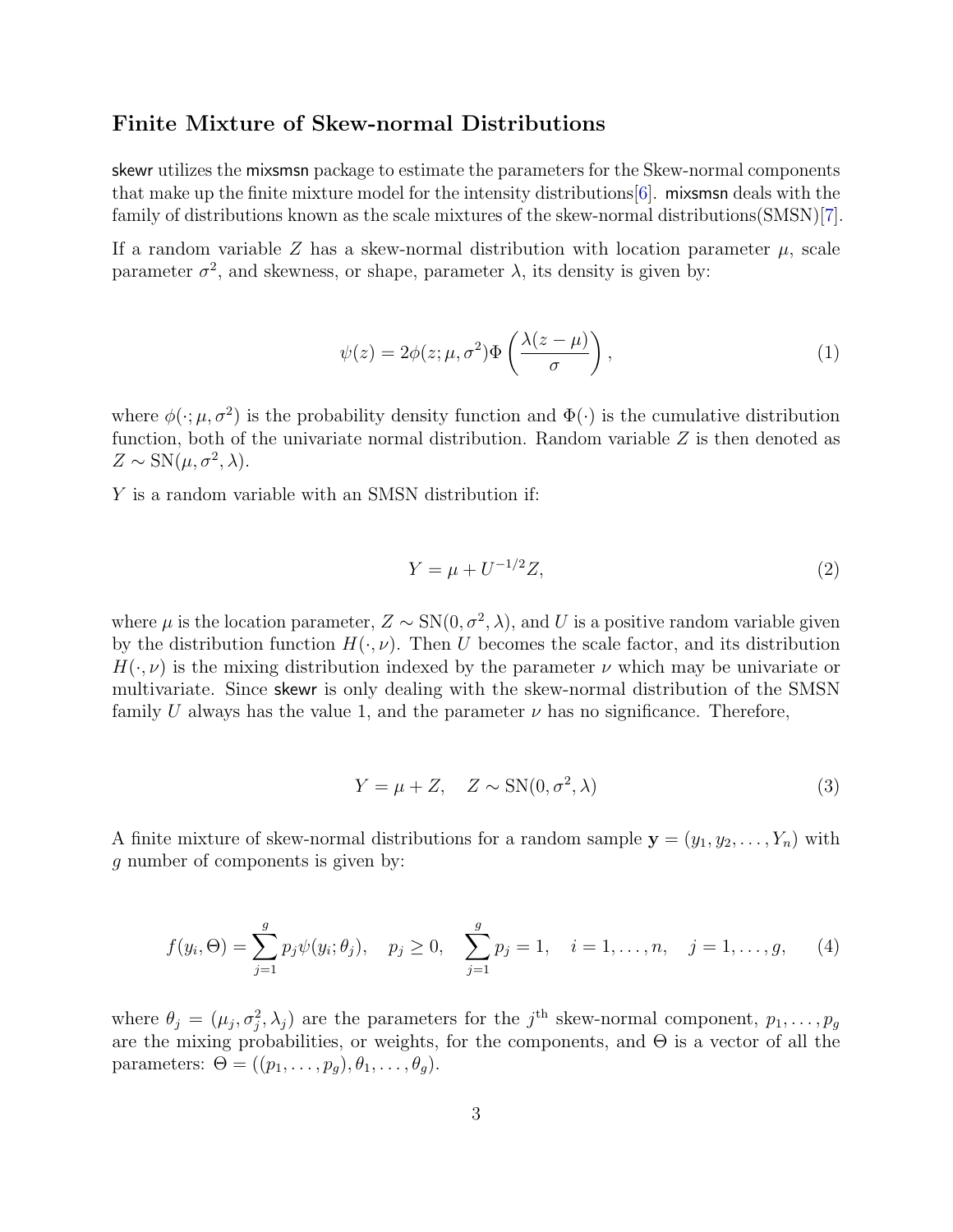Finally, the estimated posterior probability  $\hat{z}_{ij}$  is given by:

$$
\hat{z}_{ij} = \frac{\hat{p}_j \text{SN}(y_i; \hat{\mu}_j, \hat{\sigma}_j^2, \hat{\lambda}_j)}{\sum_{k=1}^g \hat{p}_k \text{SN}(y_i; \hat{\mu}_k, \hat{\sigma}_k^2, \hat{\lambda}_k)}, \quad i = 1, \dots, n, \quad j = 1, \dots, g,
$$
\n(5)

which is essentially the probability of finding a given point in the  $j<sup>th</sup>$  component over the probability of finding it in the mixture model.

# 2 Getting Started

## Installation

skewr is a package that is designed to work with several preexisting packages. Therefore, a fair number of dependencies are required. The following packages must be installed:

```
packages.install('mixsmsn')
if (!requireNamespace("BiocManager", quietly=TRUE))
   install.packages("BiocManager")
BiocManager::install(c('skewr', 'methylumi', 'minfi', 'wateRmelon',
          'IlluminaHumanMethylation450kmanifest', 'IRanges'))
```
And to run this vignette as written: BiocManager::install('minfiData')

## Load skewr

library(skewr) library(minfiData)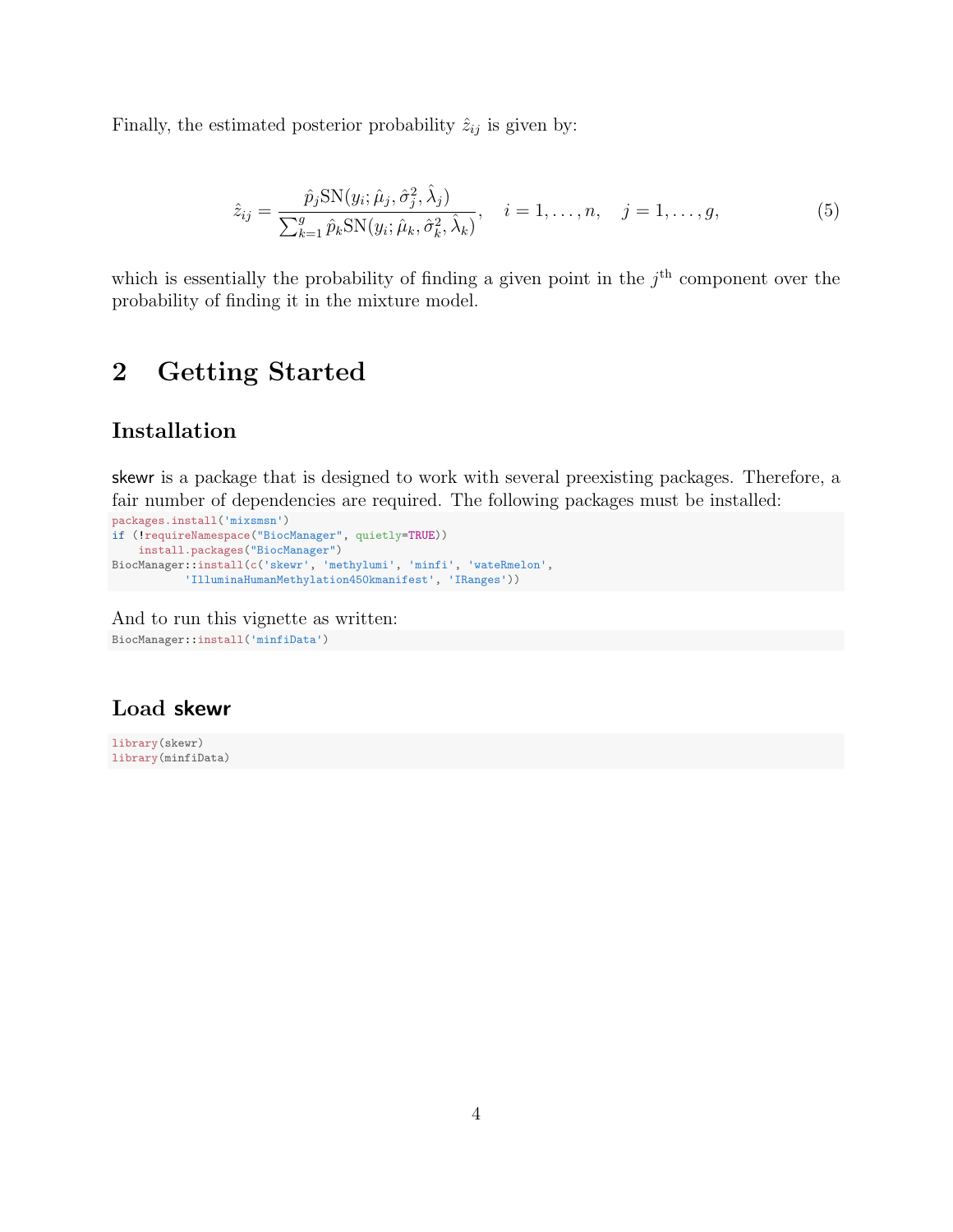# 3 Sample Session

skewr provides a convenience function for retrieving clean barcode names from all idat files found in the path, or vector of paths, given as a parameter. getMethyLumiSet is a wrapper function utilizing the methylumIDAT function provided by methylumi<sup>[\[8\]](#page-11-7)</sup>. getMethyLumiSet will process all idat files in the path to the directory given by the first argument, or default to the working directory if none is given. A vector of barcodes may be provided if only those specific idat files are to be processed. The default output will be a raw MethyLumiSet, unless a normalization method is specified when calling getMethyLumiSet. It is unlikely that preprocessing will be desired when calling getMethyLumiSet unless one is only interested in a single normalization method. It is much more likely that getMethyLumiSet will be called to assign the raw MethyLumiSet object to a label. Then the preprocess method provided by the skewr may be called to return a number of objects with different normalization methods applied $[9, 1]$  $[9, 1]$  $[9, 1]$ .

As an example of the use of the getBarcodes function provided by skewr, we will start by retrieving the barcodes of some idat files provided by minfiData[\[10\]](#page-12-0).

```
baseDir <- system.file("extdata/5723646052", package = "minfiData")
barcodes <- getBarcodes(path = baseDir)
barcodes
## [1] "5723646052_R02C02" "5723646052_R04C01" "5723646052_R05C02"
methylumiset.raw <- getMethyLumiSet(path = baseDir, barcodes = barcodes[1:2])
methylumiset.illumina <- preprocess(methylumiset.raw, norm = 'illumina',
                                   bg.corr = FALSE)
```
To allow for a more efficient demonstration, however, the rest of the vignette will utilize a MethyLumiSet object that is supplied by the Bioconductor package wateRmelon. This reduced data set only contains 3363 features out of the 485,577 total probes. We will only use one sample, but skewr will plot panels for all samples contained within the MethyLumiSet passed to it.

```
data(melon)
melon.raw <- melon[,11]
```
Additional normalization methods may be performed as follows:

melon.illumina <- preprocess(melon.raw, norm = 'illumina', bg.corr = TRUE) melon.SWAN <- preprocess(melon.raw, norm = 'SWAN') melon.dasen <- preprocess(melon.raw, norm = 'dasen')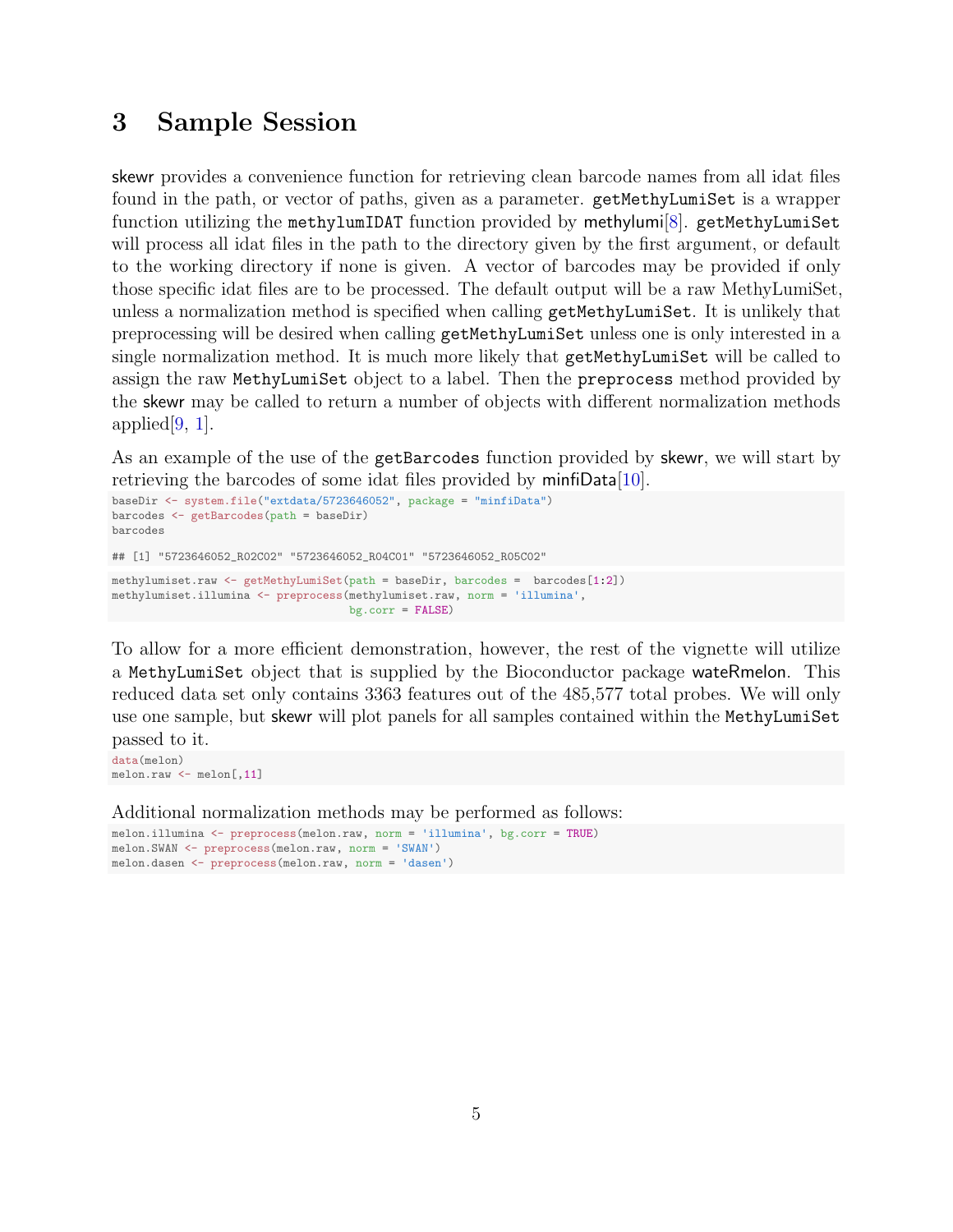getSNparams will subset the probes by either methylated, M, or unmethylated, U, and I-red, I-green, or II. The subset of probes are then fitted to a skew-normal finite mixture model. The mixture modelling is provided by the smsn.mix method of the mixsmsn package. Assign the return value or each of the six getSNparams calls to a separate label.

```
sn.raw.meth.I.red <- getSNparams(melon.raw, 'M', 'I-red')
sn.raw.unmeth.I.red <- getSNparams(melon.raw, 'U', 'I-red')
sn.raw.meth.I.green <- getSNparams(melon.raw, 'M', 'I-green')
sn.raw.unmeth.I.green <- getSNparams(melon.raw, 'U', 'I-green')
sn.raw.meth.II <- getSNparams(melon.raw, 'M', 'II')
sn.raw.unmeth.II <- getSNparams(melon.raw, 'U', 'II')
```
If you want to compare the raw data for your experiment with the same data after a normalization method has been performed, you would carry out the same steps for each of

your normalized MethyLumiSets. For example:

```
sn.dasen.meth.I.red <- getSNparams(melon.dasen, 'M', 'I-red')
sn.dasen.unmeth.I.red <- getSNparams(melon.dasen, 'U', 'I-red')
sn.dasen.meth.I.green <- getSNparams(melon.dasen, 'M', 'I-green')
sn.dasen.unmeth.I.green <- getSNparams(melon.dasen, 'U', 'I-green')
sn.dasen.meth.II <- getSNparams(melon.dasen, 'M', 'II')
sn.dasen.unmeth.II <- getSNparams(melon.dasen, 'U', 'II')
```
Before the panel plots can be made, the values returned by getSNparams must be put into a list so that probes with the same assay and channel are in a separate list object with the methylated probes listed first followed by the unmethylated. Note that skewr is designed to create a series of panel plots for an entire experiment. It will not work if one attempts to index a single sample and its accompanying skew-normal models. See [section 4](#page-7-0) for information on how to better view a single sample within an experiment.

```
raw.I.red.mixes <- list(sn.raw.meth.I.red, sn.raw.unmeth.I.red)
raw.I.green.mixes <- list(sn.raw.meth.I.green, sn.raw.unmeth.I.green)
raw.II.mixes <- list(sn.raw.meth.II, sn.raw.unmeth.II)
```
The panelPlots method takes the original MethyLumiSet object as the first parameter. The following parameters consist of the listed I-red, I-green, and II models, in that order.

```
panelPlots(melon.raw, raw.I.red.mixes, raw.I.green.mixes,
           raw.II.mixes, norm = 'Raw')
```
The samp.num parameter of panelPlots, may also be specified if plots for only one sample out of an experimenter is wanted. The samp.num is an integer indexing the sample column within the MethyLumiSet object.

Of course, the listing of the Skew-normal objects may be done in the call to panelPlots.

```
panelPlots(melon.dasen,
           list(sn.dasen.meth.I.red, sn.dasen.unmeth.I.red),
           list(sn.dasen.meth.I.green, sn.dasen.unmeth.I.green),
           list(sn.dasen.meth.II, sn.dasen.unmeth.II), norm = 'dasen')
```
panelPlots will produce a panel plot for each sample in your experiment, [Figure 1.](#page-6-0) Producing panel plots of the same experiment with different types of normalization applied may allow a better understanding of what the normalization method is actually doing to the data.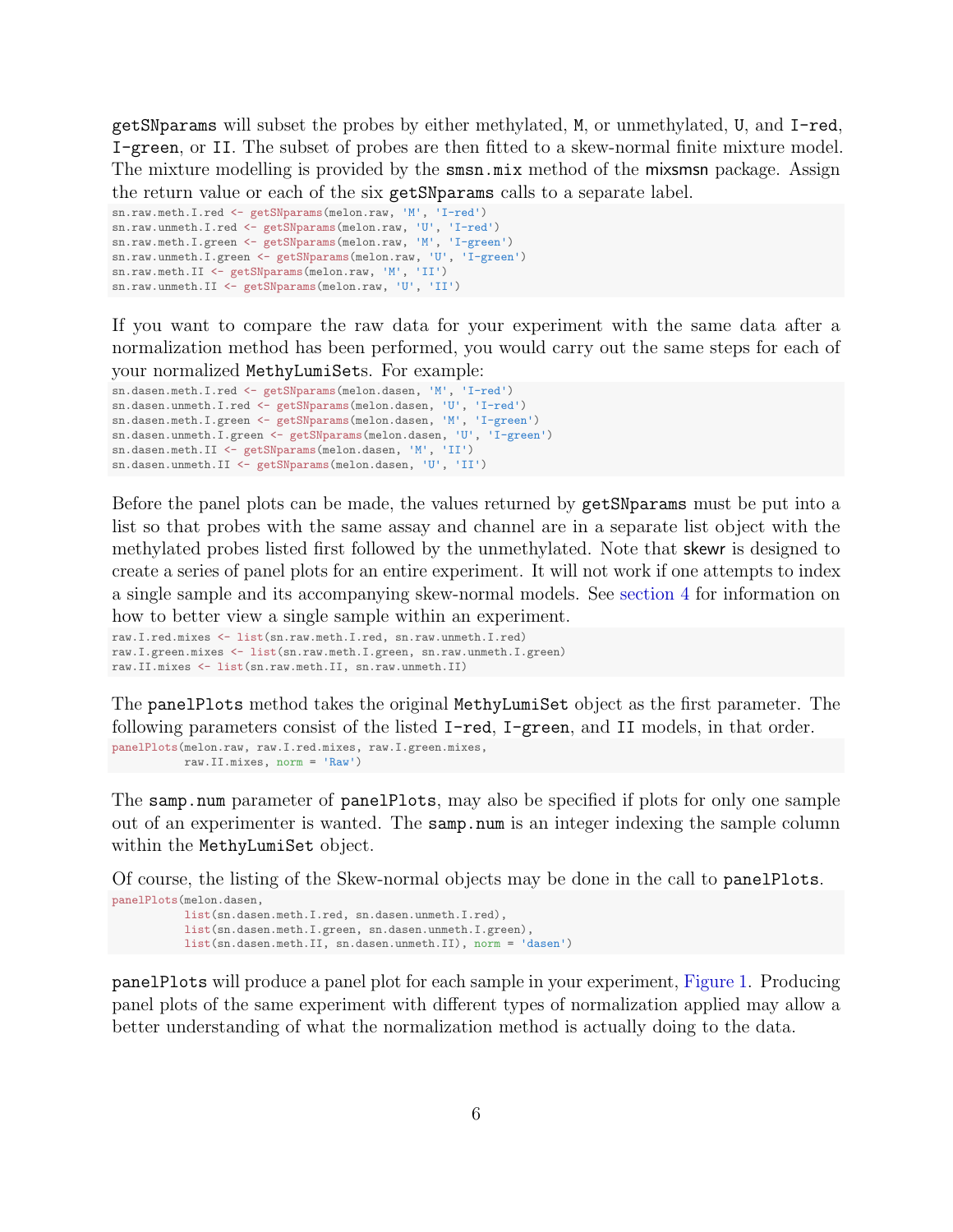

<span id="page-6-0"></span>Figure 1: Panel Plot for One Sample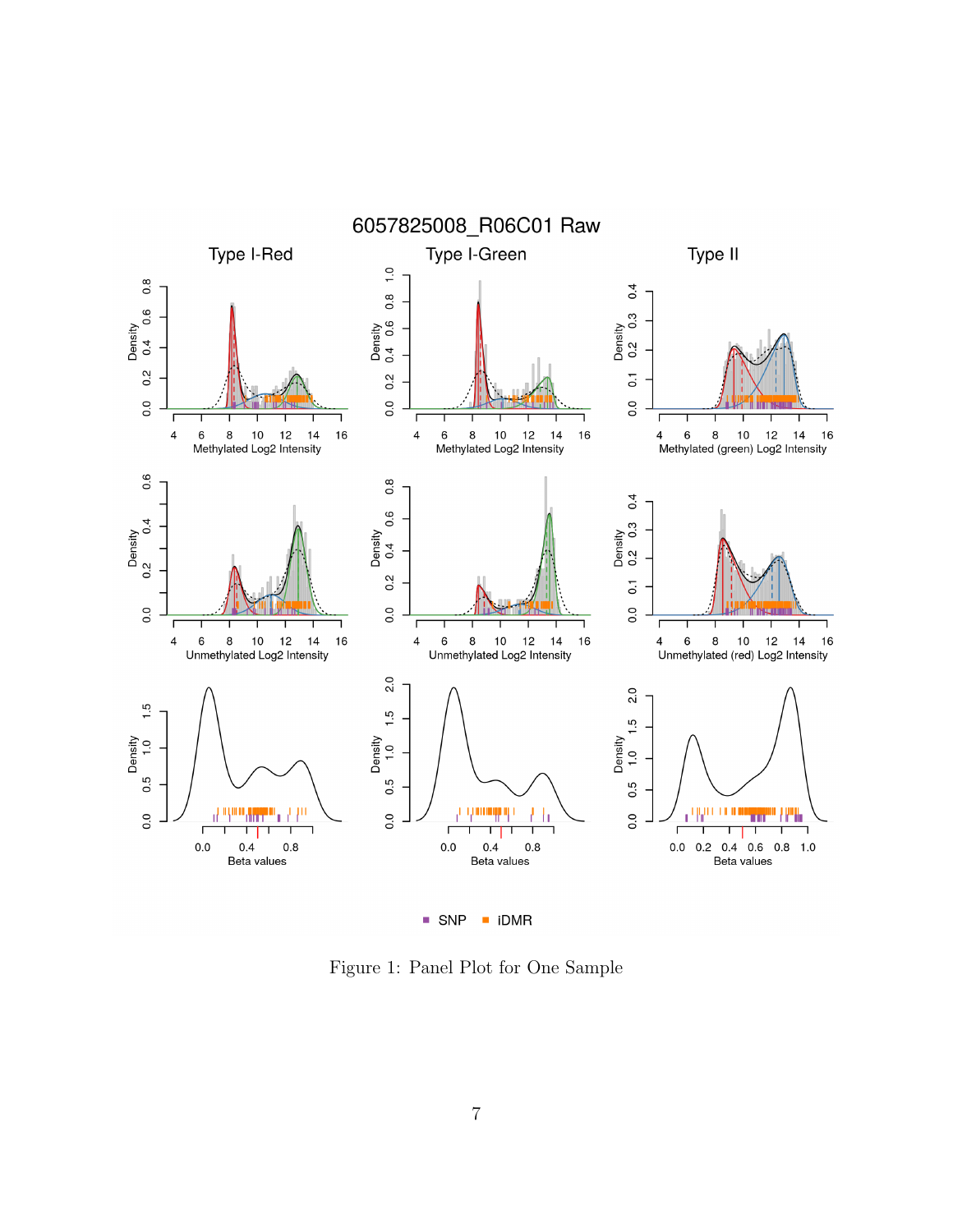## <span id="page-7-0"></span>4 Single Plots

It is possible to call panelPlots with the plot parameter as plot = 'frames'. In this case, a sample number for a single sample contained within your experiment must also be passed as a parameter. If panelPlots is called in this manner, nine separate, large plots will be created. Each of these nine plots correspond to a single pane that would be found in the panel plot for the selected sample. In addition, each of these separate plots, except for the beta plots, will contain a legend with useful information, such as the means and modes for each of the components of the mixture. The means and modes are also contained as part of the Skew.normal object returned by getSNparams and may be accessed in the following manner:

```
class(sn.raw.meth.I.red[[1]])
## [1] "Skew.normal"
names(sn.raw.meth.I.red[[1]])
## [1] "mu" "sigma2" "shape" "pii" "nu"
## [6] "aic"
## [11] "n" "obs.prob" "means" "modes" "dens.list"
sn.raw.meth.I.red[[1]]$means
## [1] 12.85238 8.32642 10.55229
sn.raw.meth.I.red[[1]]$modes
## [1] 12.850951 8.168912 10.559495
```
To generate each panel as a single plot, see examples [Figure 2](#page-8-0) and [Figure 3:](#page-9-0) panelPlots(melon.raw, raw.I.red.mixes, raw.I.green.mixes, raw.II.mixes, plot='frames', frame.nums=c(1,3), norm='Raw')

The graph includes the histogram of the intensities expressed as probabilities as would be produced by the generic hist function. The dotted line represents the kernel density estimation. The colored curves are the probability distributions of the individual components with the vertical solid and dotted lines being the mode and mean, respectively, for each component. The legend identifies the mean and the mode and provides a floating point value, rounded off to three decimal places, for each. The solid black line is the sum of the components, representing the fit of the Skew-normal mixture model.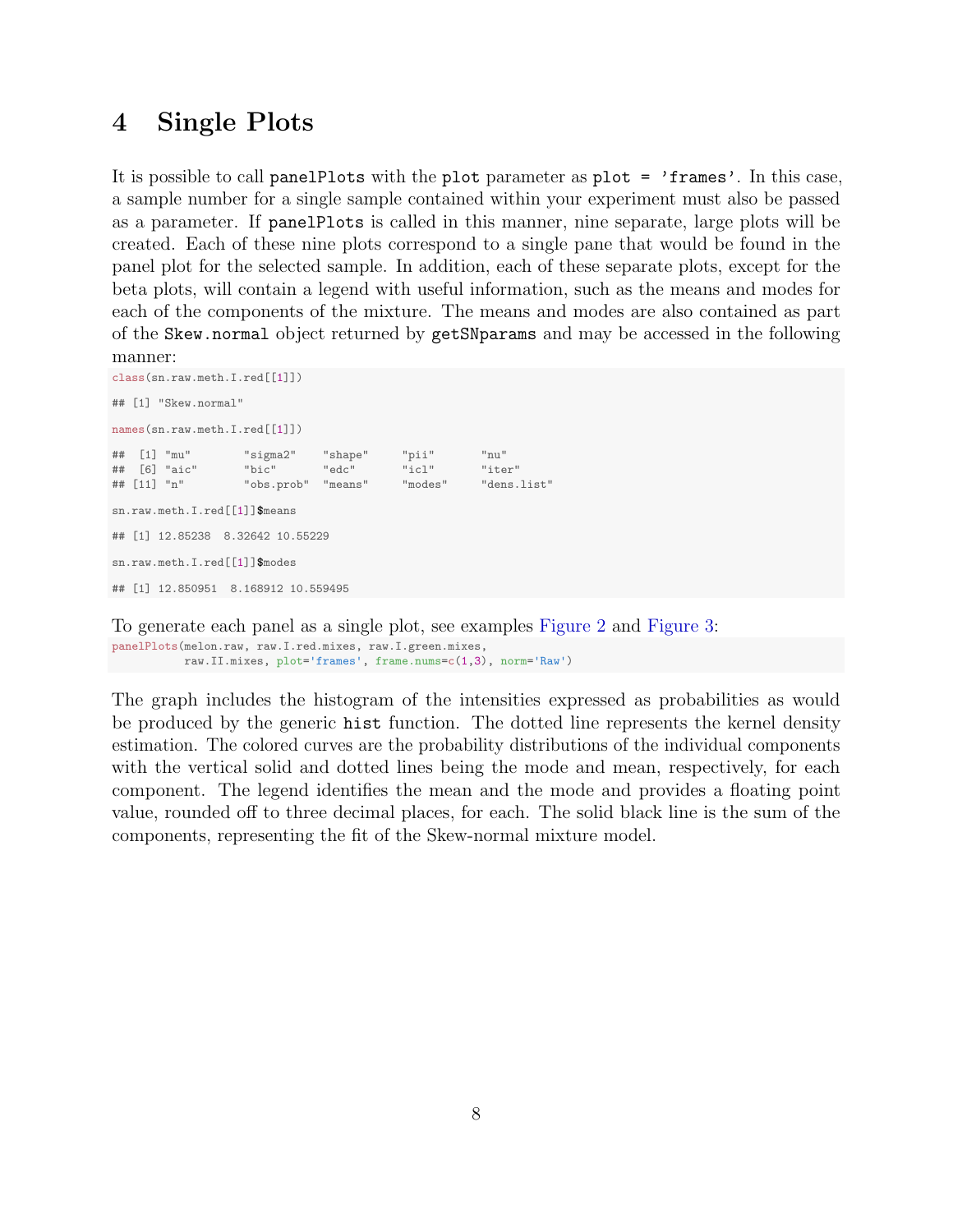6057825008\_R06C01 Raw



<span id="page-8-0"></span>Figure 2: Single Frame Showing Skew-normal Components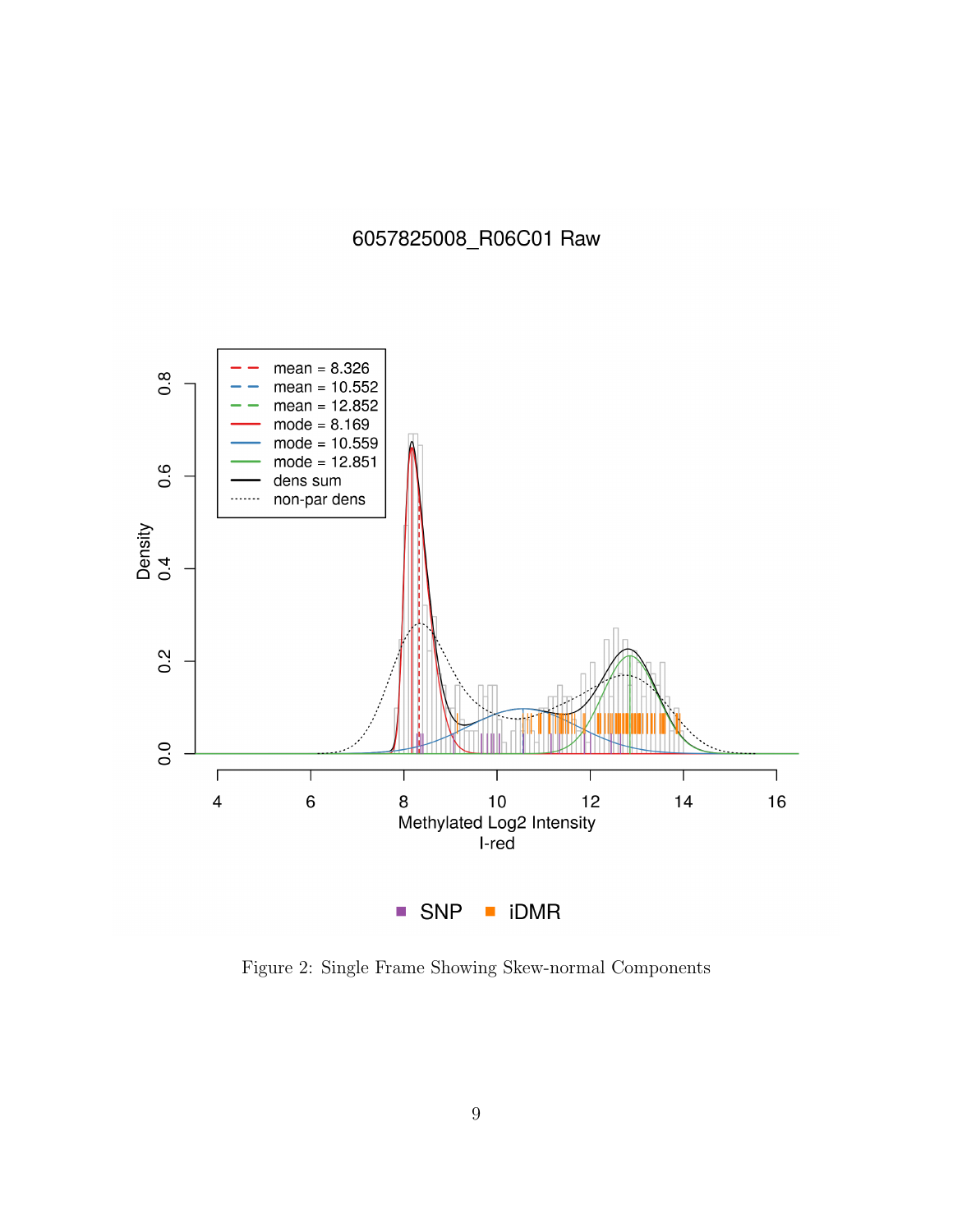6057825008\_R06C01 Raw



<span id="page-9-0"></span>Figure 3: Single Frame Showing Beta Distribution for Type I Red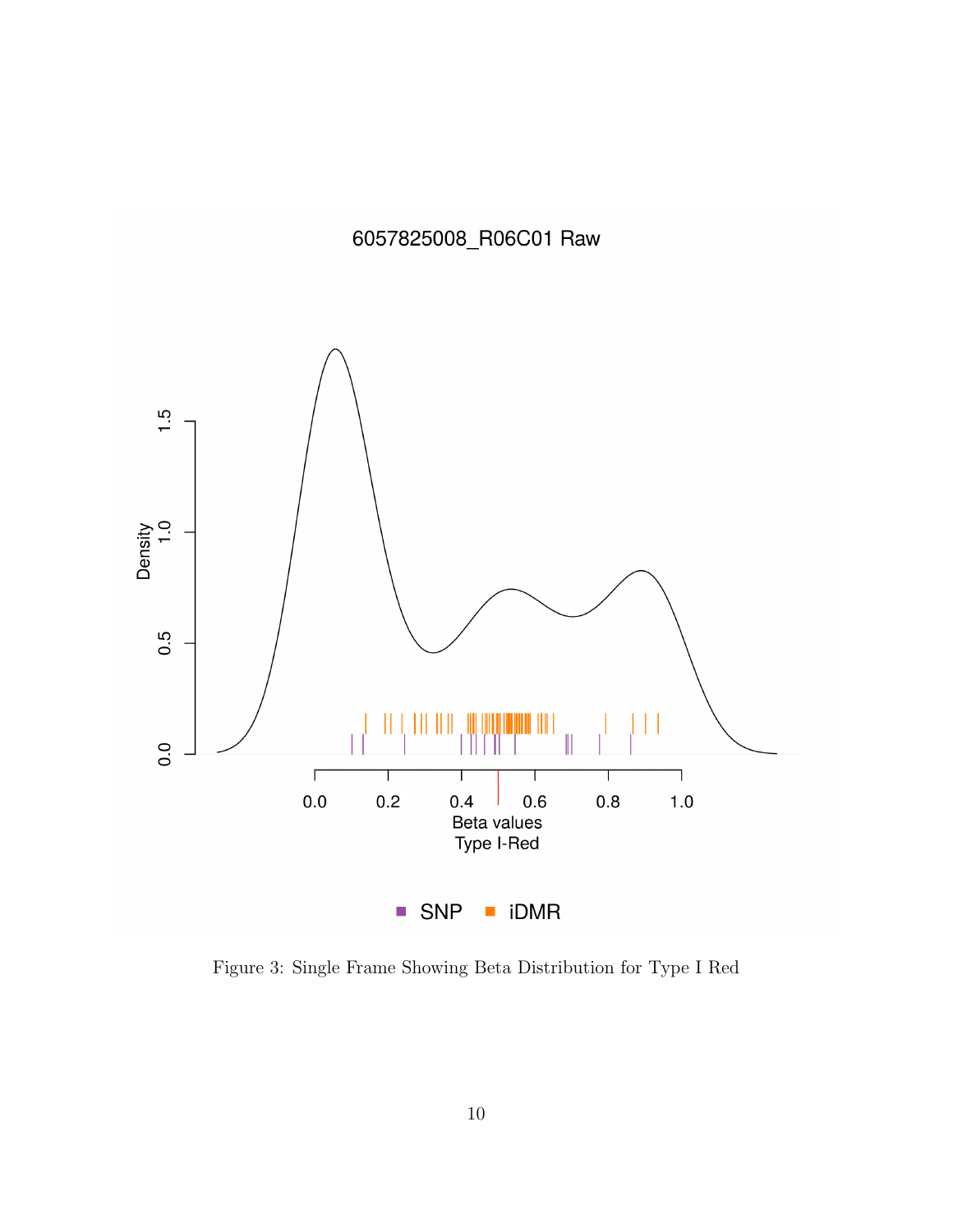# 5 sessionInfo

- R version 3.6.1 (2019-07-05),  $x86_64$ -pc-linux-gnu
- Locale: LC\_CTYPE=en\_US.UTF-8, LC\_NUMERIC=C, LC\_TIME=en\_US.UTF-8, LC\_COLLATE=C, LC\_MONETARY=en\_US.UTF-8, LC\_MESSAGES=en\_US.UTF-8, LC\_PAPER=en\_US.UTF-8, LC\_NAME=C, LC\_ADDRESS=C, LC\_TELEPHONE=C, LC\_MEASUREMENT=en\_US.UTF-8, LC\_IDENTIFICATION=C
- Running under: Ubuntu 18.04.3 LTS
- Matrix products: default
- BLAS: /home/biocbuild/bbs-3.10-bioc/R/lib/libRblas.so
- LAPACK: /home/biocbuild/bbs-3.10-bioc/R/lib/libRlapack.so
- Base packages: base, datasets, grDevices, graphics, methods, parallel, stats, stats4, utils
- Other packages: AnnotationDbi 1.48.0, Biobase 2.46.0, BiocGenerics 0.32.0, BiocParallel 1.20.0, Biostrings 2.54.0, DelayedArray 0.12.0, FDb.InfiniumMethylation.hg19 2.2.0, GenomeInfoDb 1.22.0, GenomicFeatures 1.38.0, GenomicRanges 1.38.0, IRanges 2.20.0, IlluminaHumanMethylation450kanno.ilmn12.hg19 0.6.0, IlluminaHumanMethylation450kmanifest 0.4.0, ROC 1.62.0, S4Vectors 0.24.0, SummarizedExperiment 1.16.0, TxDb.Hsapiens.UCSC.hg19.knownGene 3.2.2, XVector 0.26.0, bumphunter 1.28.0, foreach 1.4.7, ggplot2 3.2.1, illuminaio 0.28.0, iterators 1.0.12, knitr 1.25, limma 3.42.0, locfit 1.5-9.1, lumi 2.38.0, matrixStats 0.55.0, methylumi 2.32.0, minfi 1.32.0, minfiData 0.31.0, mixsmsn 1.1-6, mvtnorm 1.0-11, org.Hs.eg.db 3.10.0, reshape2 1.4.3, scales 1.0.0, skewr 1.18.0, wateRmelon 1.30.0
- Loaded via a namespace (and not attached): BiocFileCache 1.10.0, BiocManager 1.30.9, DBI 1.0.0, DelayedMatrixStats 1.8.0, GEOquery 2.54.0, GenomeInfoDbData 1.2.2, GenomicAlignments 1.22.0, HDF5Array 1.14.0, KernSmooth 2.23-16, MASS 7.3-51.4, Matrix 1.2-17, R6 2.4.0, RColorBrewer 1.1-2, RCurl 1.95-4.12, RSQLite 2.1.2, Rcpp 1.0.2, Rhdf5lib 1.8.0, Rsamtools 2.2.0, XML 3.98-1.20, affy 1.64.0, affyio 1.56.0, annotate 1.64.0, askpass 1.1, assertthat 0.2.1, backports 1.1.5, base64 2.0, beanplot 1.2, bibtex 0.4.2, biomaRt 2.42.0, bit 1.1-14, bit64 0.9-7, bitops 1.0-6, blob 1.2.0, codetools 0.2-16, colorspace 1.4-1, compiler 3.6.1, crayon 1.3.4, curl 4.2, data.table 1.12.6, dbplyr 1.4.2, digest 0.6.22, doRNG 1.7.1, dplyr 0.8.3, evaluate 0.14, genefilter 1.68.0, glue 1.3.1, grid 3.6.1, gtable 0.3.0, highr 0.8, hms 0.5.1, httr 1.4.1, lattice 0.20-38, lazyeval 0.2.2, lifecycle 0.1.0, magrittr 1.5, mclust 5.4.5, memoise 1.1.0, mgcv 1.8-30, multtest 2.42.0, munsell 0.5.0, nleqslv 3.3.2, nlme 3.1-141, nor1mix 1.3-0, openssl 1.4.1, pillar 1.4.2, pkgconfig 2.0.3, pkgmaker 0.27, plyr 1.8.4, preprocessCore 1.48.0, prettyunits 1.0.2, progress 1.2.2, purrr 0.3.3, quadprog 1.5-7, rappdirs 0.3.1, readr 1.3.1, registry 0.5-1, reshape 0.8.8, rhdf5 2.30.0, rlang 0.4.1,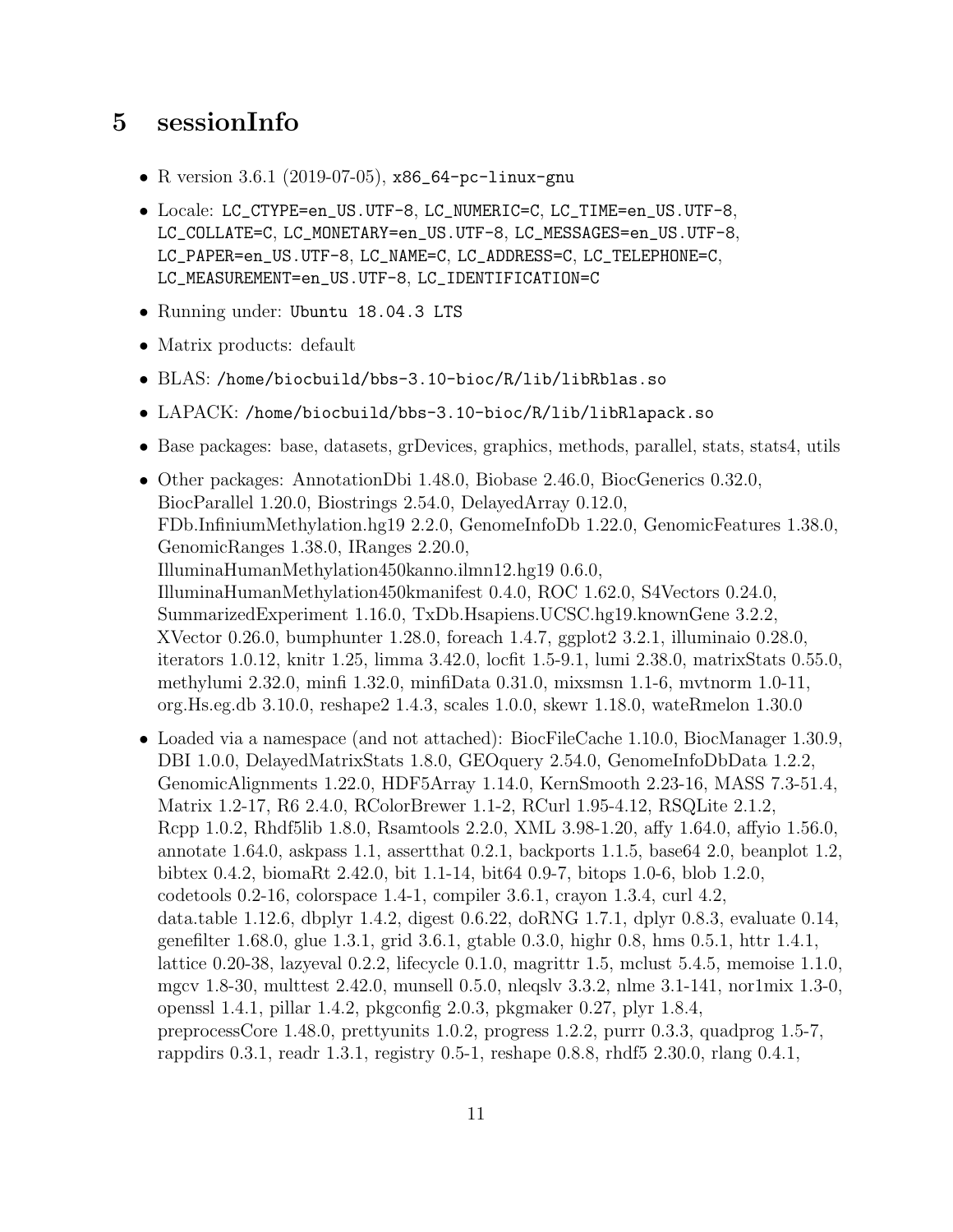rngtools 1.4, rtracklayer 1.46.0, scrime 1.3.5, siggenes 1.60.0, splines 3.6.1, stringi 1.4.3, stringr 1.4.0, survival 2.44-1.1, tibble 2.1.3, tidyr 1.0.0, tidyselect 0.2.5, tools 3.6.1, vctrs 0.2.0, withr 2.1.2, xfun 0.10, xml2 1.2.2, xtable 1.8-4, zeallot 0.1.0, zlibbioc 1.32.0

# References

- <span id="page-11-0"></span>[1] Ruth Pidsley, Chloe C Y Wong, Manuela Volta, Katie Lunnon, Jonathan Mill, and Leonard C Schalkwyk. A data-driven approach to preprocessing illumina 450k methylation array data. BMC Genomics, 14:293, 2013. [doi:10.1186/1471-2164-14-293](http://dx.doi.org/10.1186/1471-2164-14-293).
- <span id="page-11-1"></span>[2] Pan Du, Xiao Zhang, Chiang-Ching Huang, Nadereh Jafari, Warren A Kibbe, Lifang Hou, and Simon M Lin. Comparison of Beta-value and M-value methods for quantifying methylation levels by microarray analysis. *BMC Bioinformatics*, 11:587, 2010. [doi:](http://dx.doi.org/10.1186/1471-2105-11-587) [10.1186/1471-2105-11-587](http://dx.doi.org/10.1186/1471-2105-11-587), [PMID:21118553](http://www.ncbi.nlm.nih.gov/pubmed/21118553).
- <span id="page-11-2"></span>[3] Marina Bibikova, Bret Barnes, Chan Tsan, Vincent Ho, Brandy Klotzle, Jennie M Le, David Delano, Lu Zhang, Gary P Schroth, Kevin L Gunderson, Jian-Bing Fan, and Richard Shen. High density DNA methylation array with single CpG site resolution.  $Genomics, 98(4):288-295, 2011.$  [doi:10.1016/j.ygeno.2011.07.007](http://dx.doi.org/10.1016/j.ygeno.2011.07.007), [PMID:21839163](http://www.ncbi.nlm.nih.gov/pubmed/21839163).
- <span id="page-11-3"></span>[4] Sarah Dedeurwaerder, Matthieu Defrance, Emilie Calonne, Hélène Denis, Christos Sotiriou, and François Fuks. Evaluation of the Infinium Methylation 450K technology. Epigenomics, 3(6):771–784, 2011. [doi:10.2217/epi.11.105](http://dx.doi.org/10.2217/epi.11.105), [PMID:22126295](http://www.ncbi.nlm.nih.gov/pubmed/22126295).
- <span id="page-11-4"></span>[5] Sarah Dedeurwaerder, Matthieu Defrance, Martin Bizet, Emilie Calonne, Gianluca Bontempi, and François Fuks. A comprehensive overview of infinium humanmethylation450 data processing. *Briefings in Bioinformatics*,  $15(6):929-941$ ,  $2014$ . [doi:](http://dx.doi.org/10.1093/bib/bbt054) [10.1093/bib/bbt054](http://dx.doi.org/10.1093/bib/bbt054), [PMID:23990268](http://www.ncbi.nlm.nih.gov/pubmed/23990268).
- <span id="page-11-5"></span>[6] Marcos Oliveira Prates, Celso Rômulo Barbosa Cabral, and Víctor Hugo Lachos. mixsmsn: Fitting finite mixture of scale mixture of skew-normal distributions. Journal of Statistical Software,  $54(12):1-20$ ,  $2013$ . URL:  $http://www.jstatsoft.org/v54/i12/$ .
- <span id="page-11-6"></span>[7] Rodrigo M. Basso, V´ıctor H. Lachos, Celso Rˆomulo Barbosa Cabral, and Pulkak Ghosh. Robust mixture modeling based on scale mixtures of skew-normal distributions. Computational Statistics and Data Analysis, 54(12):2926–2941, 2010. [doi:doi:](http://dx.doi.org/doi:10.1016/j.csda.2009.09.031) [10.1016/j.csda.2009.09.031](http://dx.doi.org/doi:10.1016/j.csda.2009.09.031).
- <span id="page-11-7"></span>[8] Sean Davis, Pan Du, Sven Bilke, Tim Triche, Jr., and Moiz Bootwalla. methylumi: Handle Illumina methylation data, 2014. R package version 2.12.0.
- <span id="page-11-8"></span>[9] Jovana Maksimovic, Lavinia Gordon, and Alicia Oshlack. SWAN: Subset quantile Within-Array Normalization for Illumina Infinium HumanMethylation450 BeadChips. Genome Biology,  $13(6)$ :R44,  $2012$ . [doi:10.1186/gb-2012-13-6-r44](http://dx.doi.org/10.1186/gb-2012-13-6-r44), [PMID:22703947](http://www.ncbi.nlm.nih.gov/pubmed/22703947).